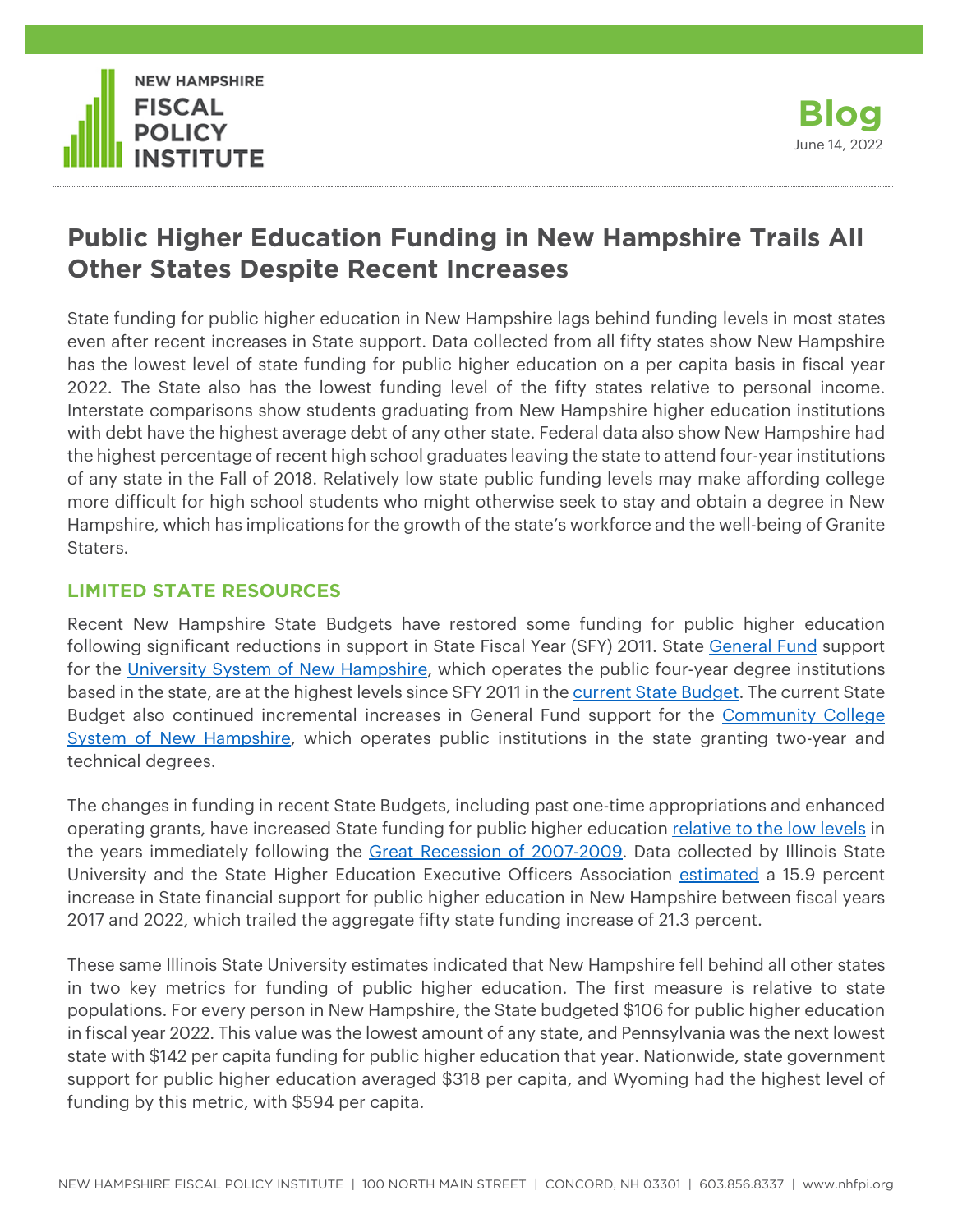### NUMBER OF DOLLARS APPROPRIATED TO FUND PUBLIC HIGHER EDUCATION PER \$1,000 IN PERSONAL INCOME AT STATE LEVEL



The second key metric calculated with these data gauges state support for public higher education relative to personal income in the state. This indicator of relative ability to fund services measures the number of dollars used to fund public higher education per every \$1,000 in personal income to the state's residents. New Hampshire has the lowest amount of State funding for public higher education relative to personal income of any other state. The State government paid an estimated \$1.50 for public higher education per every \$1,000 in personal income during fiscal year 2022. Pennsylvania was again the next lowest at \$2.26, while Arizona was the third lowest at \$3.02, more than double New Hampshire's level. The nationwide average was \$5.12, and New Mexico had the most funding with \$9.22 per \$1,000 in personal income estimated for fiscal year 2022.

## **MEASURING OUTCOMES AND CONSEQUENCES**

Student decisions regarding whether, where, and when to seek out higher education are [complex](https://files.eric.ed.gov/fulltext/ED484237.pdf) and affected by many factors, including financial considerations. While high school graduates and older adults may decide for non-financial reasons to not attend college or to leave the state to attend school elsewhere, cost considerations can still have significant and consequential impacts on the decisions of potential students.

Research from [College Board](https://research.collegeboard.org/trends/college-pricing/highlights) indicates that New Hampshire has among the highest average public higher education tuition prices in the country. New Hampshire had the [third-highest](https://research.collegeboard.org/media/pdf/trends-college-pricing-student-aid-2021.pdf#%5B%7B%22num%22%3A43%2C%22gen%22%3A0%7D%2C%7B%22name%22%3A%22Fit%22%7D%5D) average published tuition and fees for in-district students among two-year public education institutions for the 2021-2022 academic year, behind only South Dakota and Vermont. Comparing all 50 states based on the average published tuition and fees for full-time in-state students attending four-year public institutions in the 2021-2022 school year, New Hampshire had the [second-highest cost,](https://research.collegeboard.org/media/pdf/trends-college-pricing-student-aid-2021.pdf#%5B%7B%22num%22%3A45%2C%22gen%22%3A0%7D%2C%7B%22name%22%3A%22Fit%22%7D%5D) at \$17,040, behind only Vermont (\$17,750). College Board reported an overall figure for the nation of \$10,740, while Florida (\$6,370) and Wyoming (\$6,100) had the lowest costs. In College Board's analysis, two states, North Dakota and South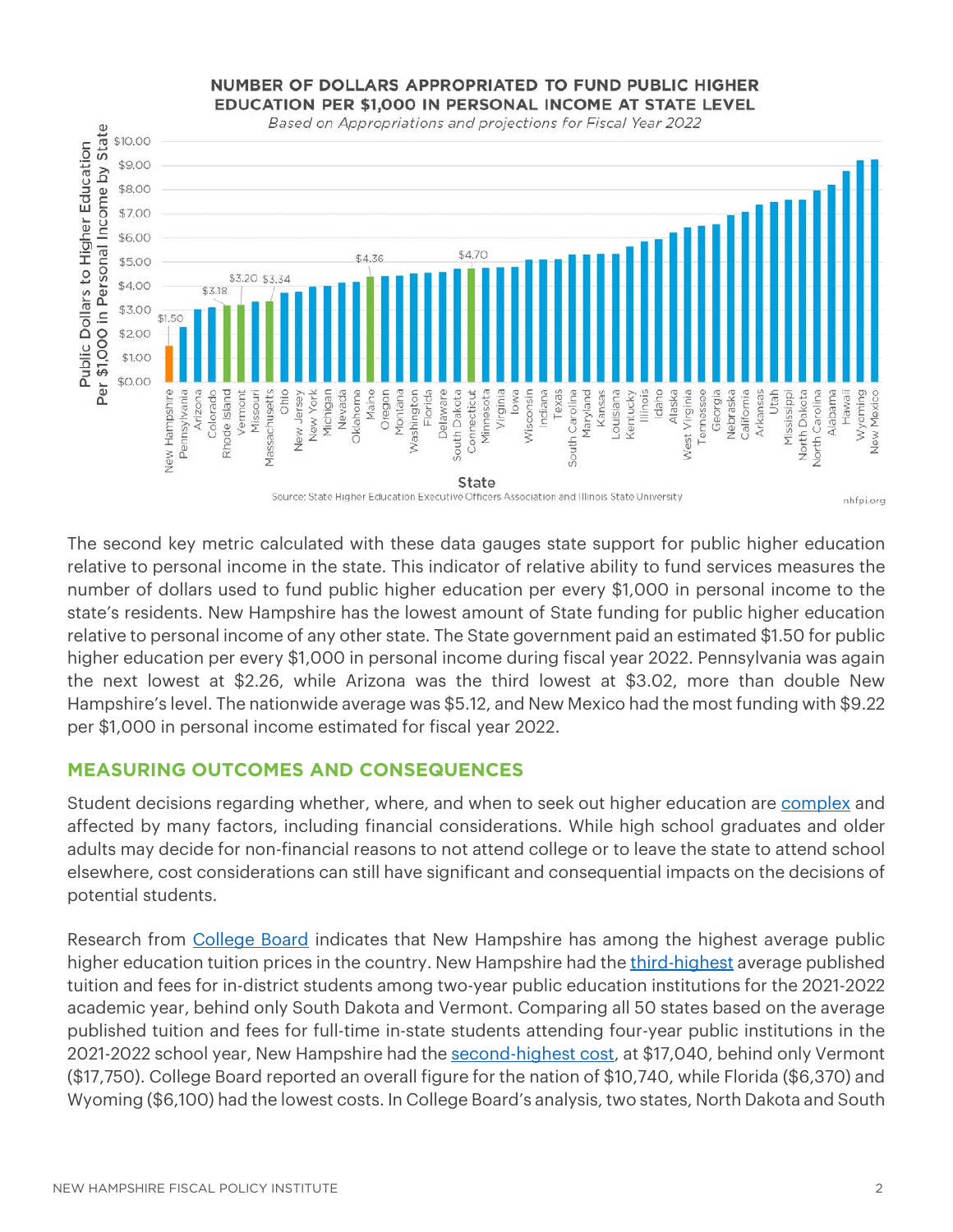Dakota, had lower average four-year public institution tuition and fee costs for out-of-state students than New Hampshire had for in-state students.

These higher costs may have consequences for students long after they leave school. Student debt is the [second-largest contributor](https://www.newyorkfed.org/medialibrary/interactives/householdcredit/data/pdf/HHDC_2022Q1#page=7) to total debt nationally, after mortgages for homes. An annuallyconducted [analysis](https://ticas.org/wp-content/uploads/2021/11/classof2020.pdf) of student debt, published by the Institute for College Access and Success and based on surveys of institutions, found that students graduating from New Hampshire institutions had some of the highest average debt loads and were more likely to be in debt upon graduation. For graduates of both public and private institutions that grant bachelor's degrees in New Hampshire from the class of 2020, approximately 70 percent of the students had debt upon graduation. That figure is the second highest of any state, suggesting New Hampshire students were more likely to graduate with debt than in other states. For students who had debt, New Hampshire had the highest average debt amount of any state, \$39,928, a slightly larger amount than similar figures for Delaware and Pennsylvania. For comparison, the reported average debt was below \$30,000 in 31 states. While these data only provide a limited insight based on voluntary survey responses of institutions, prior similar [data collections](https://nhfpi.org/blog/state-funding-for-higher-education-still-below-pre-recession-levels/) have also shown New Hampshire-based institutions produce college graduates with the highest average debt loads in the country; these data continue to suggest that four-year students in New Hampshire are more likely to go into debt, and accrue more debt, than students in most other states.

New Hampshire high school students attending four-year institutions shortly after graduating are more likely to leave their home state to attend college than in any other state. While 74 percent of high school graduates attending a four-year college within 12 months of receiving their diploma nationwide remained in their home states for college in Fall 2018, [data](https://nces.ed.gov/programs/digest/d20/tables/dt20_309.30.asp) from the U.S. Department of Education show only 42 percent of New Hampshire high school graduates remained within the state's borders to attend a four-year college, while 58 percent left the state. This percentage of students leaving was the highest of all 50 states, and slightly higher than the figure for Hawaii. Geography likely has a key role, as many states with smaller land areas lose a relatively high percentage of college-bound high school students to institutions in other states. However, other northeastern states that are geographically small relative to many states elsewhere in the country still lose a substantially smaller percentage of their four-year college-bound high school students, including Rhode Island (49 percent), Massachusetts (43 percent), Maine (39 percent), and Delaware (33 percent).